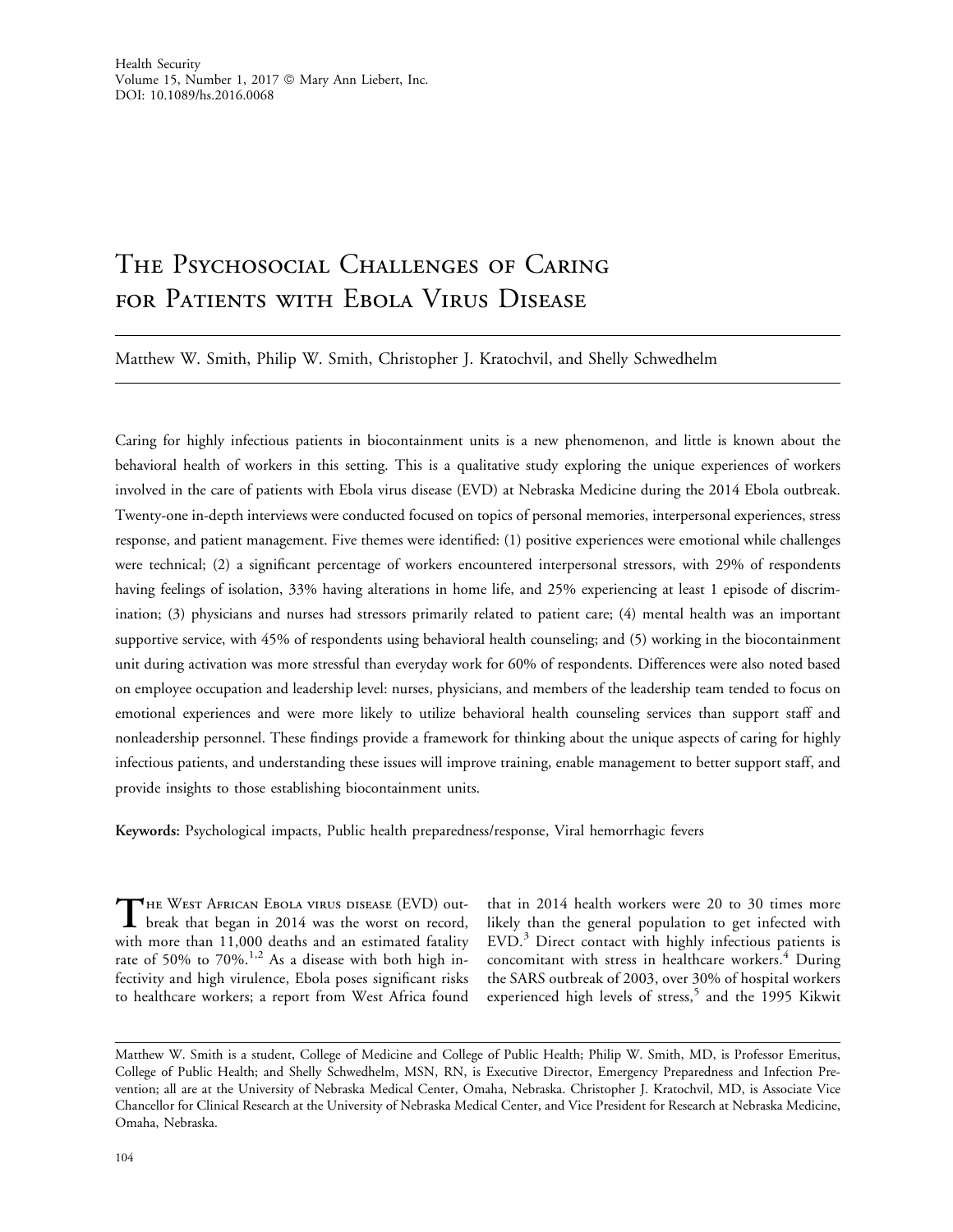Ebola outbreak demonstrated the need to protect the emotional well-being of workers.<sup>6</sup> While there is much to be learned about the psychological components of previous disease outbreaks, healthcare worker morbidity and mortality differ based on treatment setting, type of healthcare worker, and organism characteristics.<sup>7</sup> Thus, lessons learned from non-EVD diseases (eg, SARS) and from different treatment settings (eg, West Africa) are different when compared to treatment of EVD in the United States, particularly in biocontainment units.

In a typical healthcare setting, the factors associated with stressors among healthcare workers include long work hours, high workload, and jobs with little latitude in decision making.<sup>8,9</sup> However, patient care in dedicated biocontainment units is a relatively new phenomenon; there were very few such biocontainment units in the United States in 2014, and each had limited activation experience. Thus, there is minimal knowledge about how stress in this environment differs from the normal stressors of working in health care. One study found that workers in tertiary care centers with direct EVD patient contact did not have a lower health-related quality of life when compared to other hospital staff, but they did experience greater social isolation.<sup>10</sup> This general exploration of well-being is a step toward understanding how to better protect the mental health of workers, but a more detailed examination of staff behavioral health is still needed.

Understanding the primary stressors encountered by hospital personnel in this setting enables leadership teams to design interventions and training to proactively reduce and manage stress and to better meet the needs of their staff. A multitude of biocontainment facilities are in development in the wake of the recent EVD outbreak, $11$  and knowledge about worker behavioral health is needed now more than ever to help optimize the functionality of highly effective healthcare teams. This study's primary aim was to explore broad concepts of behavioral health in healthcare workers caring for highly infectious patients at a tertiary care center in the United States.

### **METHODS**

The study was conducted exclusively at the Nebraska Biocontainment Unit (NBU) among staff members who participated in the care of patients with EVD and also among those in leadership positions associated with operational accountability of the NBU during the 2014 unit activation. Design was qualitative in nature, with in-depth interviews as the source of data. All research was approved by the IRB of the University of Nebraska Medical Center.

Interviews were conducted in a semistructured format, using a topic overview to guide the conversation. The topics and topic subquestions were developed through discussion with multiple members of the NBU leadership team and were designed to explore several dimensions of behavioral health. Broad topic areas included:

- Background information
- Personal memories
- Interpersonal experiences
- Stress
- Patient management

In total, 21 interviews were conducted during the spring of 2016. Eligible participants included any staff member who participated in the care of the EVD patients who were treated at the NBU during 2014; the total pool of eligible staff members was 37. Each interview lasted 20 to 60 minutes, with a median time of 30 minutes. Interviewees were categorized based on their role in the NBU in order to create analytic subsets: 1 categorization was based on leadership level (member of the leadership team vs. not a member of the leadership team), and the other categorization was based on primary occupational responsibility (physician vs. nurse vs. support staff). Support staff included managers, laboratory/radiological technicians, personal protective equipment (PPE) specialists, research specialists, and behavioral health counselors. All interviews were conducted in private sessions on the campus of Nebraska Medicine by 1 male interviewer, a trained public health student who was not affiliated with the NBU staff. Participation was voluntary, and recruitment was conducted through mass email via the staff listserv. Three recruitment emails were generated during a 3-month period, with recruitment ceasing when data saturation was achieved.

Interviews were recorded using a standard handheld audio recording device and subsequently transcribed verbatim, with the transcription data organized by topic area. Following this process, all quotes were sanitized to remove any identifying information, including names and personal details, in order to promote confidentiality. Following data cleaning, the major themes of each topic area were derived

Table 1. Participant Characteristics  $(n=21)$ 

| Variable                  | N(%)    |
|---------------------------|---------|
| Gender                    |         |
| Male                      | 4 (19)  |
| Female                    | 17 (81) |
| Primary occupation at NBU |         |
| Physician                 | 3(14)   |
| Nurse                     | 8(38)   |
| Support staff             | 10(48)  |
| Leadership involvement    |         |
| Leadership                | 6(29)   |
| Nonleadership             | 15 (71) |
| Time in health care       |         |
| $0-9$ years               | 3 (14)  |
| $10+$ years               | 18 (86) |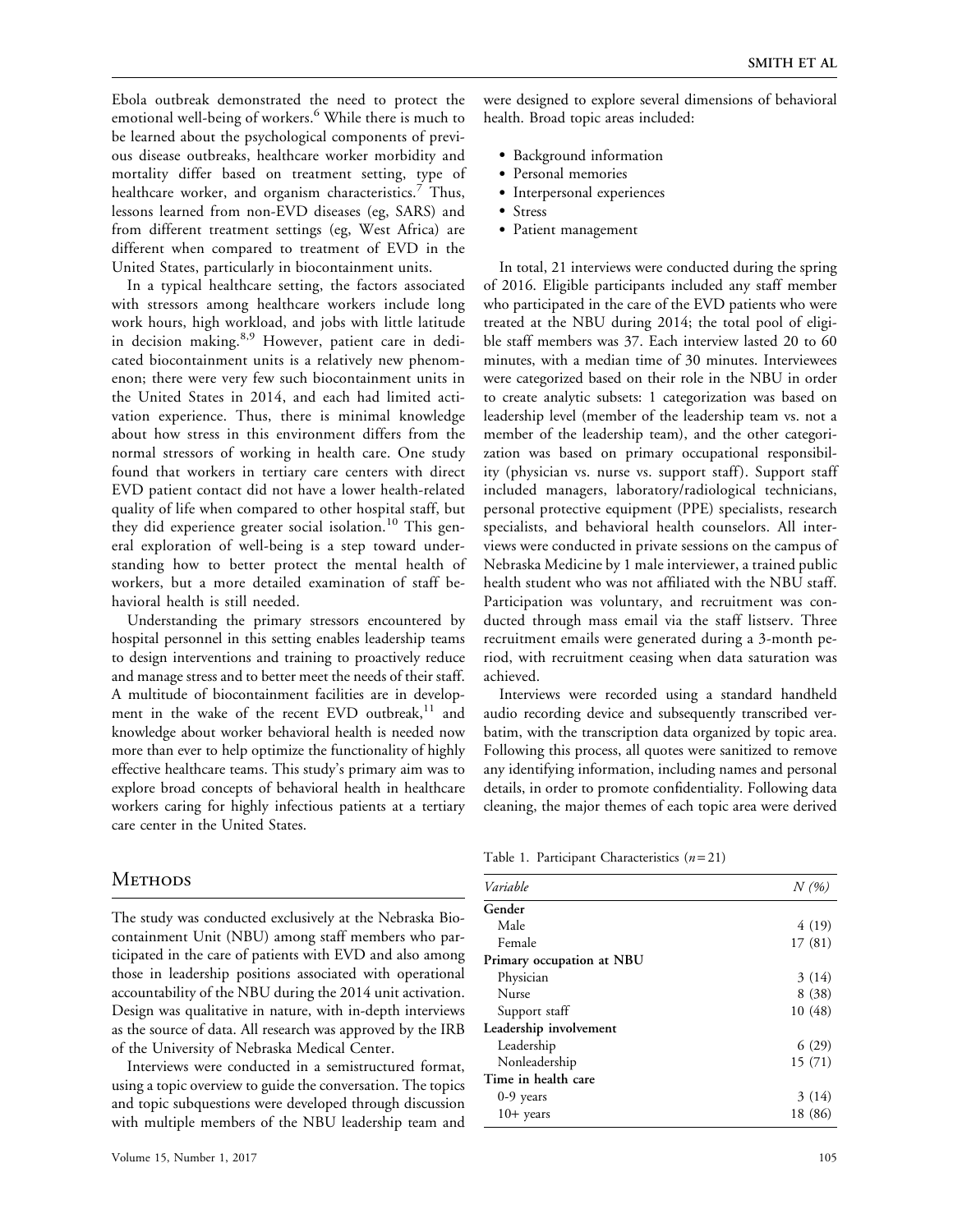post-hoc from the data by 1 data coder and subsequently categorized to facilitate analysis. No software was used for data management. Where topic responses were categorized as "emotional," they related primarily to abstract concepts and personal feelings (eg, joy, sorrow, worry, personal satisfaction, feelings of failure, etc). ''Technical'' topic responses focused on occupational issues (eg, physical discomfort, novelty of work, successes and failures of patient care, etc). The discussion about coping mechanisms was organized by local strategies (conversations with fellow

| Table 2. Findings by Occupational Role, Leadership Involvement |  |
|----------------------------------------------------------------|--|
|----------------------------------------------------------------|--|

|                                                   |                 | Occupational Role |                | Leadership Involvement                             |                                |                |
|---------------------------------------------------|-----------------|-------------------|----------------|----------------------------------------------------|--------------------------------|----------------|
| Theme                                             | Total $(n, %)$  |                   |                | Physician (n, %) Nurse (n, %) Support Staff (n, %) | Leadership (n, %) Staff (n, %) |                |
| Most rewarding things                             |                 |                   |                |                                                    |                                |                |
| Emotional                                         | 14 (78)         | 2(100)            | 7(88)          | 5(63)                                              | 5(83)                          | 9(75)          |
| Technical                                         | 4(22)           | 0(0)              | 1(12)          | 3(37)                                              | 1(17)                          | 3(25)          |
| Hardest things                                    |                 |                   |                |                                                    |                                |                |
| Emotional                                         | 7(33)           | 2(67)             | 5(63)          | 0(0)                                               | 3(50)                          | 4(27)          |
| Technical                                         | 14 (67)         | 1(33)             | 3(37)          | 10(100)                                            | 3(50)                          | 11(73)         |
| Different treatment by hospital workers           |                 |                   |                |                                                    |                                |                |
| Yes                                               | 8(40)           | 2(67)             | 4(50)          | 2(22)                                              | 3(50)                          | 5(36)          |
| No                                                | 12 (60)         | 1(33)             | 4(50)          | 7(78)                                              | 3(50)                          | 9(64)          |
| Alterations in home life                          |                 |                   |                |                                                    |                                |                |
| Yes                                               | 7(33)           | 2(67)             | 3(50)          | 2(20)                                              | 2(33)                          | 5(33)          |
| No                                                | 14 (67)         | 1(33)             | 5(50)          | 8(80)                                              | 4(67)                          | 10 (67)        |
|                                                   |                 |                   |                |                                                    |                                |                |
| Feelings of isolation                             |                 |                   |                |                                                    |                                |                |
| Yes<br>No                                         | 6(29)<br>15(71) | 1(33)             | 4(50)<br>4(50) | 1(10)<br>9(90)                                     | 0(0)<br>6(100)                 | 6(40)<br>9(60) |
|                                                   |                 | 2(67)             |                |                                                    |                                |                |
| Episodes of discrimination                        |                 |                   |                |                                                    |                                |                |
| Yes                                               | 5(25)           | 1(33)             | 3(43)          | 1(10)                                              | 0(0)                           | 5(33)          |
| No                                                | 15 (75)         | 2(67)             | 4(57)          | 9(90)                                              | 5(100)                         | 10(67)         |
| Felt reengaged in work                            |                 |                   |                |                                                    |                                |                |
| Yes                                               | 9(64)           | 1(50)             | 5(100)         | 3(43)                                              | 3(75)                          | 6(60)          |
| No                                                | 5(36)           | 1(50)             | 0(0)           | 4(57)                                              | 1(25)                          | 4(40)          |
| Major source of anxiety                           |                 |                   |                |                                                    |                                |                |
| Patient care-related                              | 9(45)           | 2(67)             | 5(63)          | 2(22)                                              | 3(60)                          | 6(40)          |
| Outside of patient care                           | 11(55)          | 1(33)             | 3(37)          | 7(78)                                              | 2(40)                          | 9(60)          |
| Increased anxiety related                         |                 |                   |                |                                                    |                                |                |
| to Dallas incident?                               |                 |                   |                |                                                    |                                |                |
| Yes                                               | 6(33)           | 3(100)            | 3(43)          | 0(0)                                               | 2(33)                          | 4(33)          |
| No                                                | 12 (67)         | 0(0)              | 4(57)          | 8(100)                                             | 4(67)                          | 8(67)          |
| Most emotionally taxing moment                    |                 |                   |                |                                                    |                                |                |
| Death of patient                                  | 10(50)          | 2 (67)            | 6(86)          | 2(20)                                              | 2 (40)                         | 8(53)          |
| Other                                             | 10(50)          | 1(33)             | 1(14)          | 8(80)                                              | 3(60)                          | 7(47)          |
| Primary coping mechanism                          |                 |                   |                |                                                    |                                |                |
| Conversations with staff                          | 4(21)           | 1(33)             | 2(29)          | 1(11)                                              | 2(33)                          | 2(15)          |
| External                                          | 10(53)          | 2(67)             | 4(57)          | 4(44)                                              | 4(67)                          | 6(46)          |
| None identified                                   | 5(26)           | 0(0)              | 1(14)          | 4(44)                                              | 0(0)                           | 5(38)          |
| Experienced compassion fatigue                    |                 |                   |                |                                                    |                                |                |
| Yes                                               | 0(0)            | 0(0)              | 0(0)           | 0(0)                                               | 0(0)                           | 0(0)           |
| No                                                | 19 (100)        | 2(100)            | 8 (100)        | 9(100)                                             | 3(100)                         | 16 (100)       |
|                                                   |                 |                   |                |                                                    |                                |                |
| Utilized behavioral health<br>counseling services |                 |                   |                |                                                    |                                |                |
| Yes                                               | 9(45)           | 3(100)            | 5(63)          | 1(11)                                              | 5(83)                          | 4(29)          |
| No                                                | 11(55)          | 0(0)              | 3(37)          | 8 (89)                                             | 1(17)                          | 10 (71)        |
|                                                   |                 |                   |                |                                                    |                                |                |
| Comparative stress                                |                 |                   |                |                                                    |                                |                |
| NBU > regular work                                | 12 (60)         | 3(100)            | 2(29)          | 7(70)                                              | 4(80)                          | 8(53)          |
| $NBU \leq$ regular work                           | 8(40)           | 0(0)              | 5(71)          | 3(30)                                              | 1(20)                          | 7(47)          |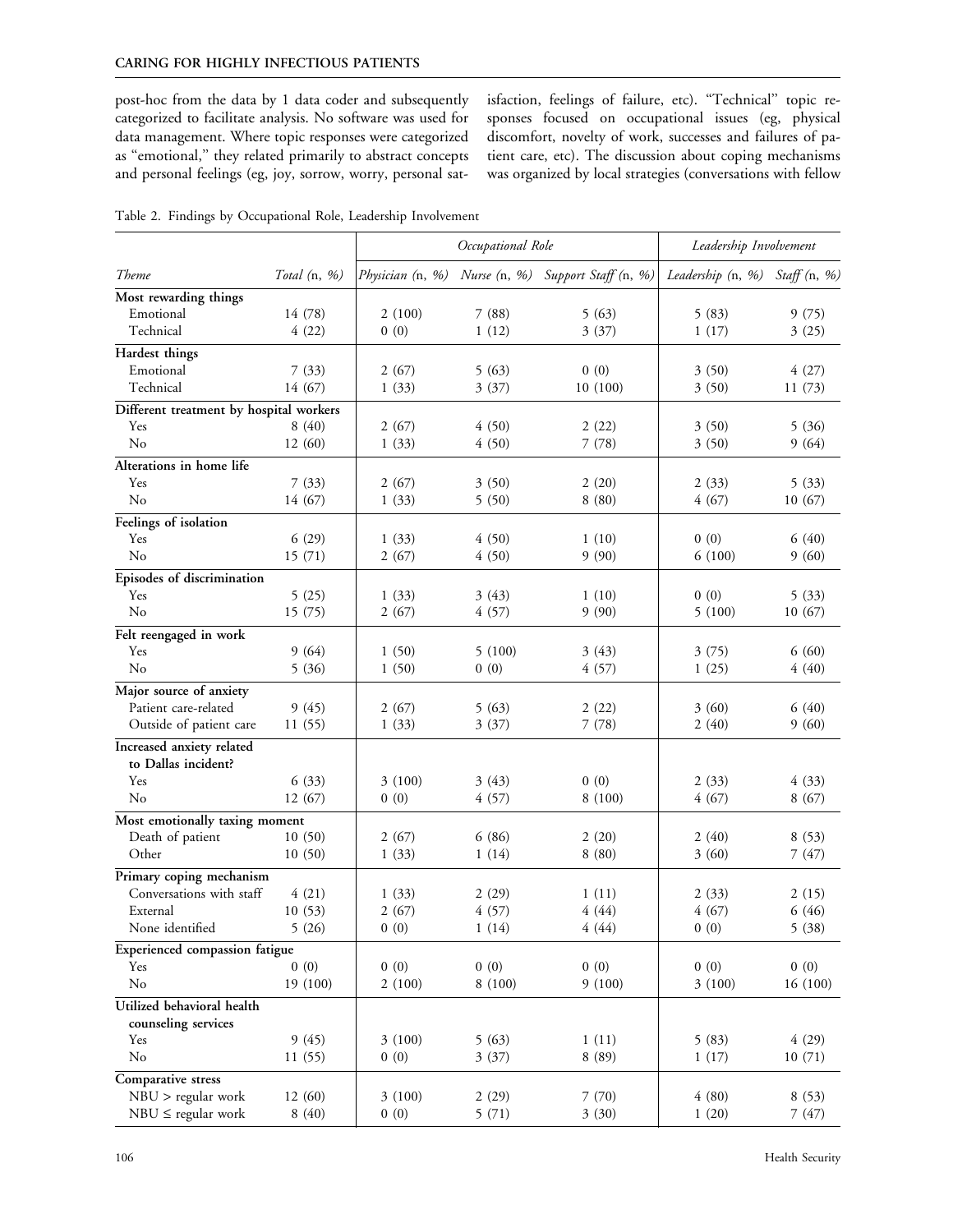staff members) and external strategies (exercise, familial support, etc).

### **RESULTS**

The interview results are shown in Tables 1 and 2. Table 1 outlines the characteristics of the interviewees, and Table 2 quantifies thematic findings. Note that in Table 2 the responses do not necessarily add up to 21, since not all interviewees answered every question. From these results, 5 major themes were identified:

- Positive experiences were emotional, while challenges were technical.

When discussing the most rewarding aspect of the entire experience, 14 out of 18 interviewees (78%) focused on emotional topics, such as the joy of seeing the patients improve, the positive team environment, and the satisfaction of overcoming a difficult challenge.

People were anxious on the first day, but the minute they met their patient they knew that it was their patient. Everybody took a lot of pride in being able to be safe and hold each other accountable. It was very much a team effort. The other rewarding piece was working with the patients' families and feeling a sort of camaraderie.

In contrast, when asked about the hardest aspect of the entire experience, 14 out of 21 participants (67%) focused on technical issues rather than emotional ones. Commonly cited issues were learning to take care of a patient while wearing PPE and the novelty of the patient care.

I'd read about Ebola in a book, but I had never seen an Ebola patient before, and no one I knew had ever seen an Ebola patient. ... When I see patients in the hospital I generally have an idea of how to treat them. But with this nobody really knew because prior to 2014 most of these patients were being taken care of in Africa where they didn't have the ability to check lab work and monitor in the way we were able to.

#### - A significant percentage of workers encountered interpersonal stressors.

The interpersonal domain was assessed with questions about alterations in home and social life, feelings of isolation, and episodes of discrimination. Within each of these domains, there existed a consistent presence of interpersonal stress. Seven participants (33%) reported alterations in their home or social life; these alterations were exclusively negative and included intolerant family members, having to sleep in the basement, being uninvited from family gatherings, and having reduced involvement in social activities. Six participants (29%) reported feeling isolated during the period of activation, and 5 (25%) experienced at least 1 episode of discrimination as a result of their involvement.

I went down to take care of my sister in [a southern city] while she was having surgery. My sister tends to babble when she is stressed.... I was in the waiting room and the next thing I know 3 people came up to me and said they wanted to talk to me. They pulled me into one of the consultation rooms and ... I think it was the manager of the OR... expressed her concern about my presence. I'm here to take care of my sister, and it had been over 14 days since I had taken care of an active patient ... and they asked me to leave! I said I'm sorry this is a big deal to be with my sister. I asked them to call my manager. They ended up not calling her.

- Physicians and nurses had stressors primarily related to patient care.

Participants were asked to discuss their major sources of anxiety, and a major theme that emerged was related to patient care—in particular, the direct acquisition of EVD. This fear was primarily realized by those with the highest level of patient contact, the nurses and physicians.

I don't think I really realized how much stress was actually involved in the real patient care. ... I remember one situation ... I picked up a red pen and I wrote on the dry-erase board in the patient room and I showed it to my doffing partner. ... Then we were just talking and I looked down and I saw red on my gloves and I had this adrenaline rush and I thought, "Oh my god, what have I touched, what have I been doing?'' because I immediately thought it was blood. and then I realized it was from the red pen.

Similarly, those with the highest level of patient contact were more likely to have their anxiety increased after the incident in Dallas in which 2 nurses contracted EVD. Six workers (33%) reported increased anxiety from this incident, and all 6 were either physicians or nurses.

I remember having a sympathetic response to Dallas ... my heart was pounding, I couldn't sleep.... I was officially nervous for the first time. It was at that moment that I realized we are not immune to this and somehow that had escaped me. It mattered that they were at a hospital trying to do the same thing as us.

The proximity to the bedside also manifested as emotional concern for the patients. Ten interviewees (50%) identified the death of the third patient with EVD (the only patient to die at the NBU) as the most taxing experience of the whole ordeal, and 8 of those 10 were nurses or physicians.

That will forever be the worst day of my career. He came to us and ... his kidneys weren't working, it was falling apart, and I couldn't do anything to stop it.

- Mental health was an important supportive service.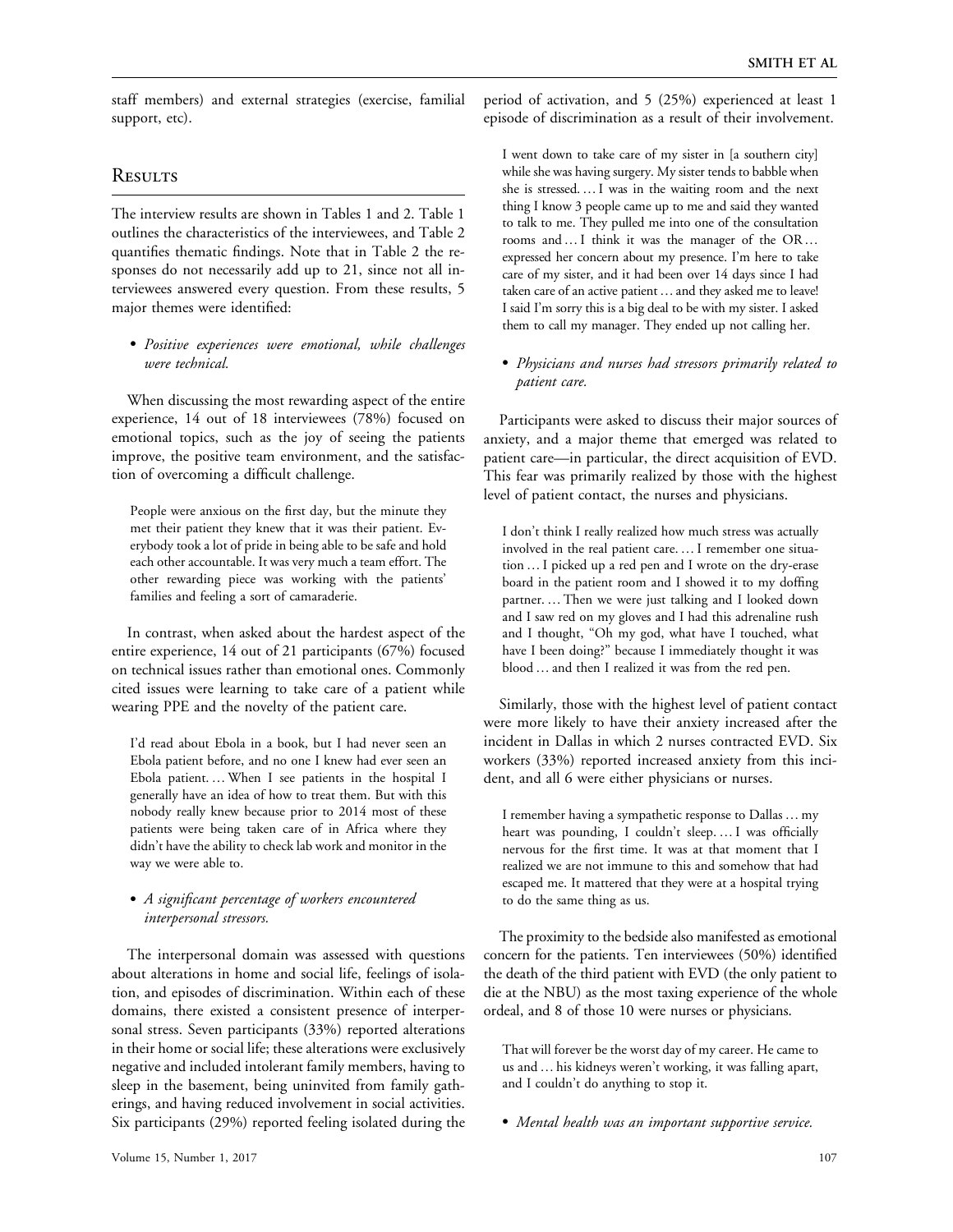Discussion of mental health focused on compassion fatigue and use of the behavioral health counseling services available to all staff members during unit activation. Staff universally reported an absence of compassion fatigue and cited personal interest, group training activities, and successful patient care as contributing factors.

Biopreparedness people are kind of adrenaline junkies. I suspect that if the state department called today and said, ''There's a Lassa fever patient that needs to be transferred, should we go for it?'' people would say, ''Yes! Bring it on!''

A trained mental health practitioner with disasterresponse experience mingled with staff and was available to discuss issues privately or in a group on a voluntary basis. Nine workers (45%) reported utilizing and benefiting from this informal counseling, and those who did not use the counselor felt it was a useful service to have available.

I wasn't used to talking with someone because I've never had to do it before, but I think that was really helpful. It was an important part of the functionality of our team to have a person trained to deal with people who were in disasters.

- Working in the biocontainment unit during activation was more stressful than everyday work for most but not all workers.

Participants were asked to directly compare the stress of their normal work to the stress of working in the biocontainment unit during activation using a 10-point scale, and 12 participants (60%) rated their NBU work as more stressful than their regular work. The major group that rated their NBU work as equally stressful or less stressful than their normal job was nurses with lengthy ICU experience. They cited high patient volume and managerial challenges as reasons why their normal occupation was more stressful.

Our most critical patient ... he was one sick guy. [At one point] he was on 13 drips ... but I've had the same things or more [on my ICU job], and I've also gotta get them to the CT scanner. Here it was self-contained, so it was less of a challenge in terms of coordination of care. so I've definitely felt more stressed taking care of other patients.

### **Discussion**

This case study of workers caring for patients with EVD in Nebraska provided several interesting findings. Regarding stress, we hypothesized that a larger percentage of staff would have felt increased anxiety following the infection of 2 Dallas nurses with EVD in October 2014. This event occurred in the midst of the NBU activation and called into question the preparedness of the United States with regard to EVD.<sup>12</sup> Despite this, only 33% of NBU workers felt increased anxiety following the incident; a common sentiment among respondents was a strong belief in the strength of the PPE protocols in place at the NBU as well as the feeling of preparedness following extensive drilling and training prior to activation.

Having a behavioral health worker available for counseling and informal conversations was viewed favorably by the majority of participants. The 45% participation rate can be attributed to a need for these services, ease of access to the services, and provision of services by a trusted and long-standing member of the team. In addition there was a complete absence of reported compassion fatigue among workers. After 3 months of near-continuous activation, it was expected that more workers would have experienced burnout. This finding may be due to a combination of the presence of counseling services, the fact that all employees were volunteers, and the behavioral health training exercises that were provided prior to activation. Mental health has long been recognized as an important element in a biocontainment unit occupational health program, $13,14$  and the experiences of the NBU activation are in accordance with this notion.

It was expected that almost all staff would have found their biocontainment unit experience more stressful than their everyday work, yet only 60% did. One explanation for this certainly relates to the presence of highly experienced ICU nurses, who tended to report the high workload of their normal job as more stressful than the single-patient care of the biocontainment unit. In addition, the behavioral health support and extra PPE protocols are support measures not typically present in a normal hospital work environment, and these factors likely served to mitigate stress.

Stratification by occupation and leadership role provided additional insight into the differences in experiences between workers of different backgrounds. Members of the leadership team had fewer episodes of discrimination and fewer feelings of isolation, which indicates that a certain degree of protection was gained through involvement in the leadership team. Another finding was that nurses, physicians, and leaders tended to focus on emotional experiences and were also more likely to utilize the counseling services. This may be commensurate with increased involvement and subsequent buy-in to the processes of the NBU for leaders as well as those with more direct patient contact.

## Strengths and Limitations

The number and depth of interviews were an important strength of this study. Over half of the workers (21 out of 37) involved in the 2014 NBU activation participated, with proportionate involvement among each occupational and leadership role. Given the elective nature of our study, it is conceivable that those who did not participate shared certain characteristics (eg, negative experiences, compassion fatigue, etc), and response bias in the study is a possibility. Having a semistructured interview format allowed for advanced interpretation of answers and deep exploration of